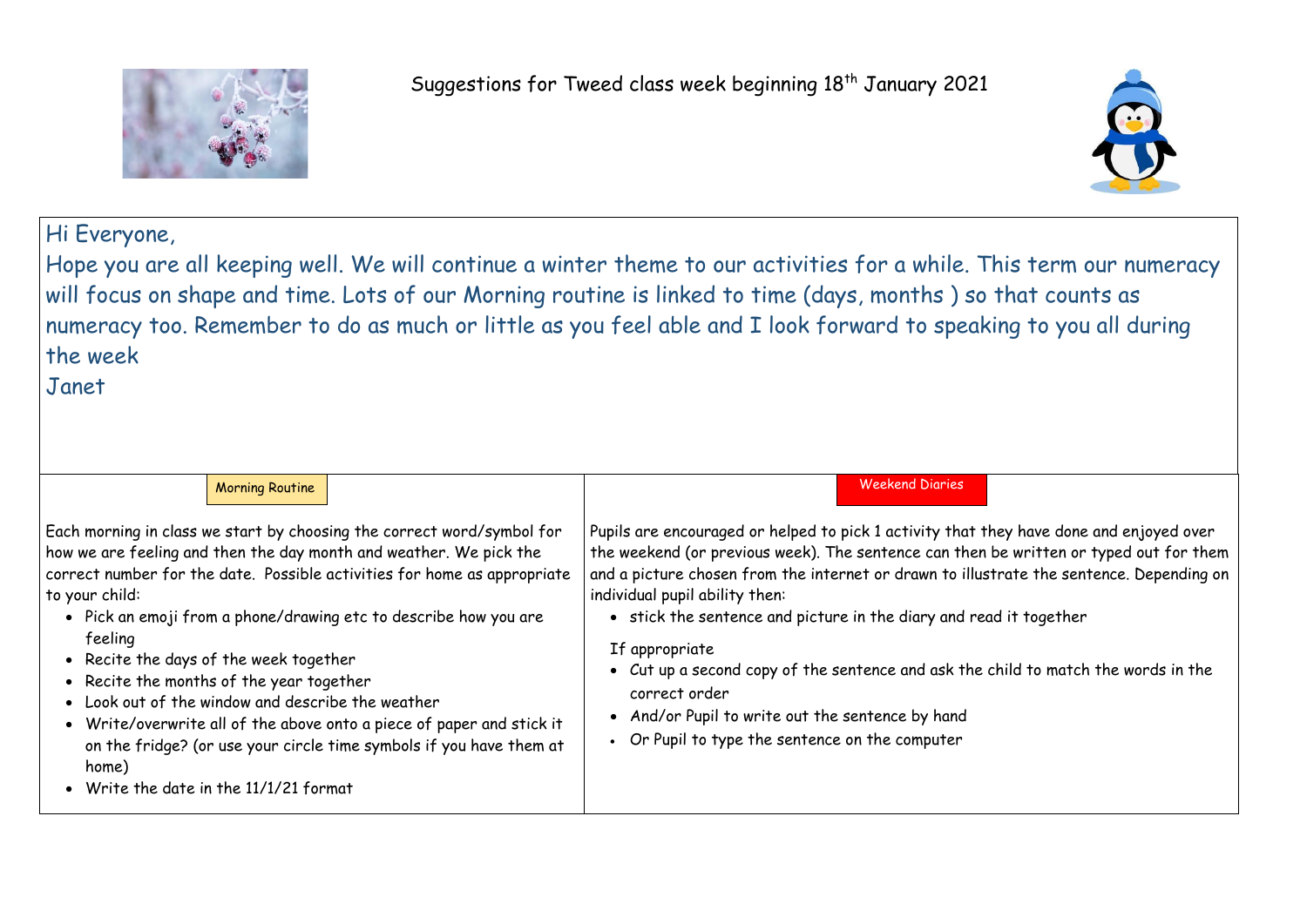**Literacy** 

### Creative Ideas

Can you make and circle patterns with your paints or pencils. You can get creative with what you use to make the circles: a plastic cup, a glue lid, sellotape roll, a cork!

Remember to save your pictures and bring them into school with you when we return









If you would rather practise your cutting skills why not make some snowflakes?





This week you can do:

- Any of your activities from your work box
- <https://www.youtube.com/watch?v=RQb7dhUHFqE> How many animals did you see and can you name some of them? Who liked to sleep through the winter? Can you go outside and make fog with your breath in the cold air?
- snowflakes are made.

<https://www.youtube.com/watch?v=7AeiwLhFuFQ>



Can you tell an adult how snowflakes are made? Can you make a fact sheet about snowflakes?

**National 1 award**

This week we are going to focus on Circles:

Can you look around the house and find as many circle shapes as you can.

photograph them?

Can you make circles from playdough?